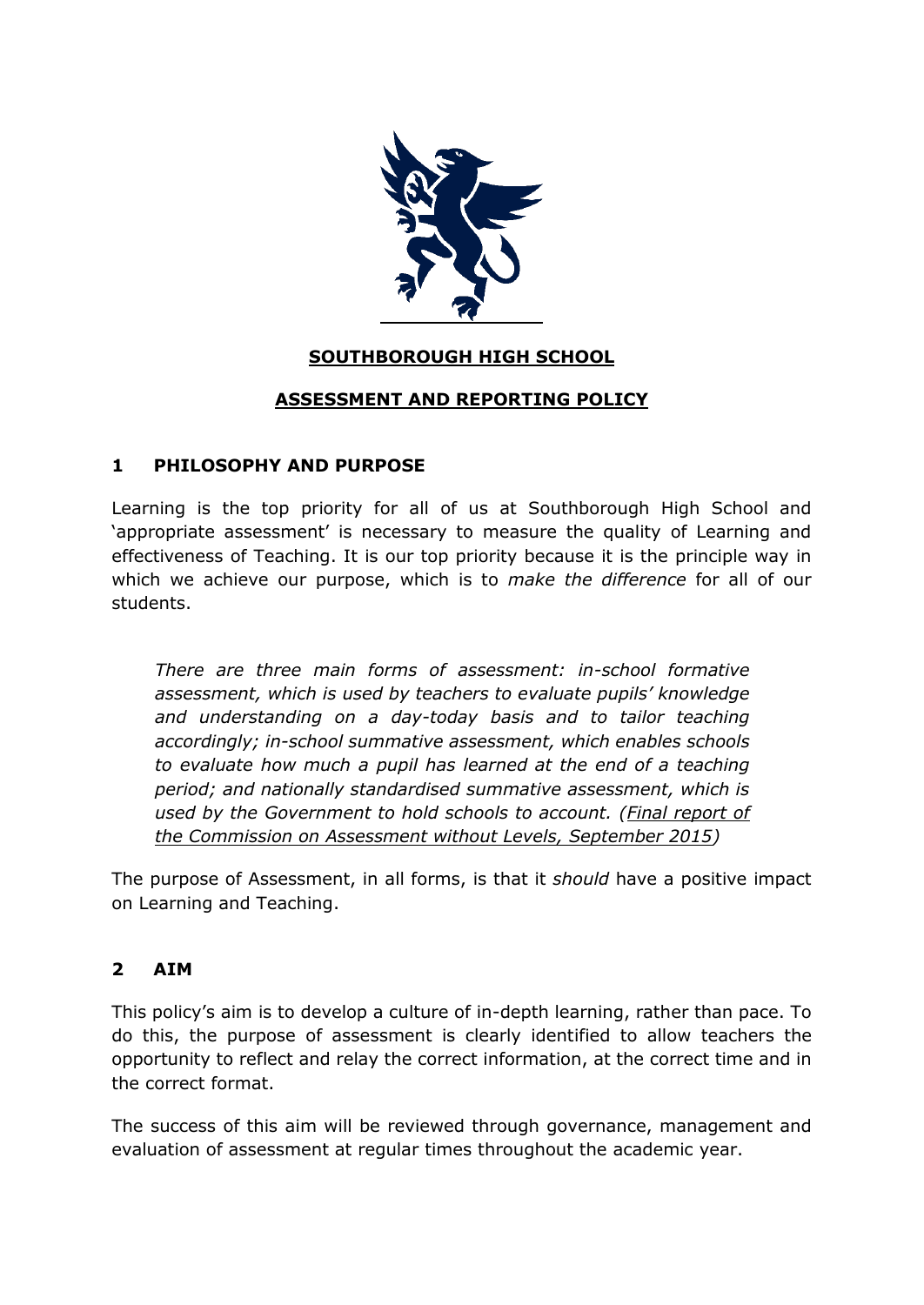## **3 PRINCIPLES OF ASSESSMENT**

*They (teachers) check learners' understanding systematically, identify misconceptions accurately and provide clear, direct feedback. [Education Inspection Framework \(Ofsted\),](https://assets.publishing.service.gov.uk/government/uploads/system/uploads/attachment_data/file/801429/Education_inspection_framework.pdf) Implementation (Quality of education)*

It is important to consider and be clear on the aims of assessment and how they can be achieved without adding unnecessarily to teacher workload, whilst also ensuring that assessment is (appropriate) for all pupils and that summative, reported data is as accurate as possible.

### **In-school formative assessment** – for example:

- · Questioning during lessons
- · Marking of pupils' work
- · Observational assessment
- · Regular short re-cap quizzes
- · Scanning work for pupil attainment and development

In-school formative assessment should:

- · Tell teachers about pupils' knowledge and understanding of the topic, concept or skill
- Help students to understand what they need to do to improve
- Be inclusive for students of all abilities
- Inform planning for future lessons (in terms of progression and review)
- Result in early intervention at a faculty and/or whole-school level where necessary
- · Enable teachers to judge and report an appropriate "Commitment to Learning" grade (1-4) which assesses (subjectively) engagement with lessons and homework, Behaviour for Learning and other related indicators

#### **In-school summative assessment** – for example:

- Exam Weeks (three per year)
- · End of unit tests
- · Homework projects

In-school summative assessment should:

· Test pupils on their knowledge and skills gained throughout their 'level of study' – this is known as 'synoptic assessment'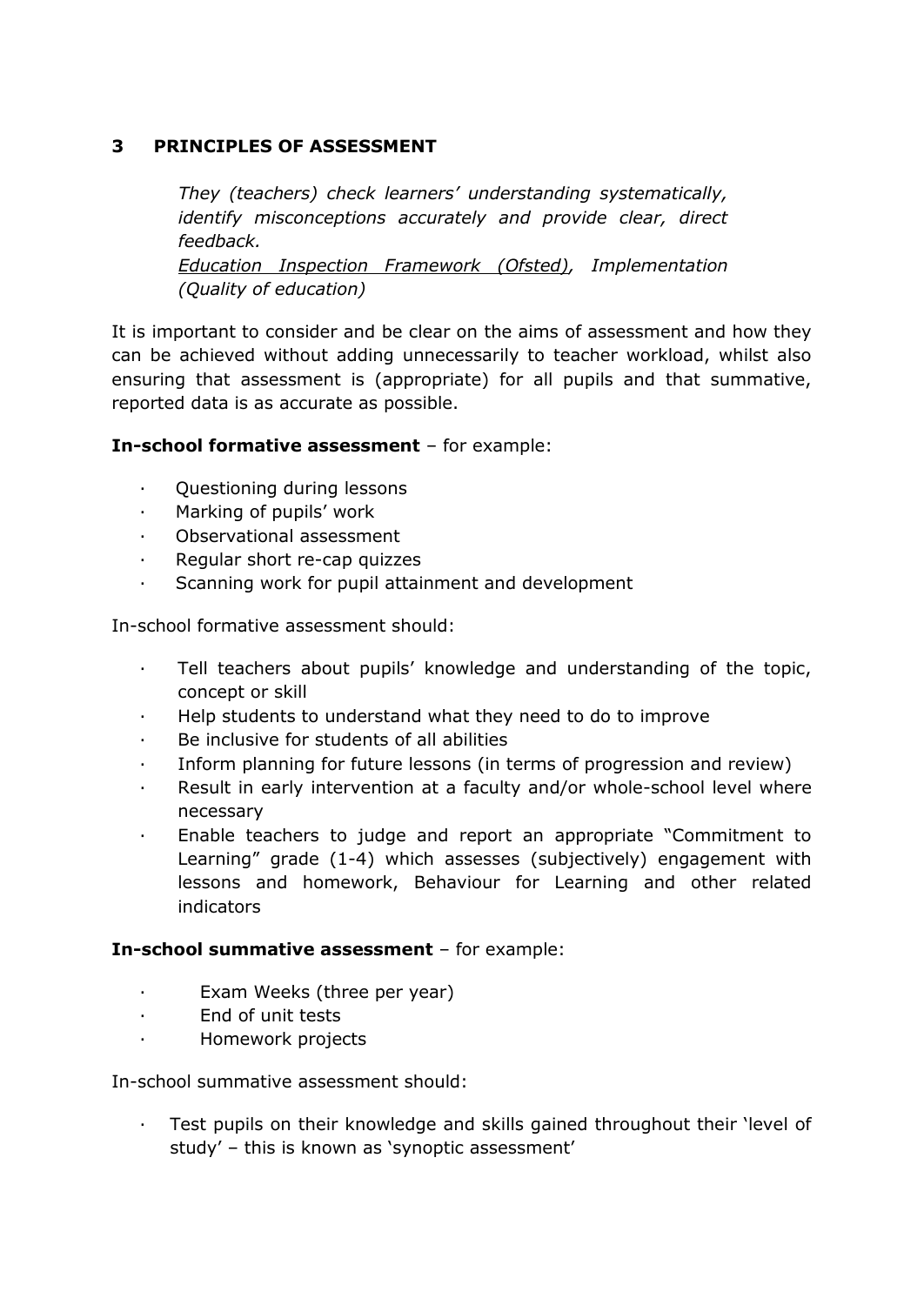- · Be available (online) for students who are not able to attend school for any reason. This should be done using Google Classroom, where exams can be scheduled to take place at the same time as those happening in school.
- · Result in the reporting of accurate 'current grades' and 'most likely grades' that can be used to inform teacher planning and necessary intervention strategies
- · Allow for reflection of L&T and lead to improved progress, attainment and outcomes for the pupils
- Be reviewed by students and parents through reporting systems and parent-teacher consultations.
- Provide the information required to fulfil its purpose (see section  $1 -$ Philosophy and Purpose)
- · Be recorded in SIMs marksheets within the timeframe(s) set in the school calendar
- Ensure that data can be used to review/monitor whole, or specific 'groups' of pupils (eg: Disadvantaged, SEND, EAL, Ethnicity) and can be analysed consistently

**Nationally standardised summative assessment** – including (but not exclusive to):

- Exam 'seasons' for all formal qualifications offered by the centre.
- · Cognitive Assessment Tests (CATs)
- · Nationally standardised summative assessment should:
- Lead into exam analysis meetings, appraisal, faculty planning (including curriculum, improvement plans and staffing) and Quality of Learning reviews.

# **4 VALUES**

Our values express how we work together at Southborough. They shape the culture we want to see in the classroom:

- **Support**
- **Challenge**
- **Respect**
- **Responsibility**
- **Relationships**
- **Resilience**

## **Support**

- Students should support their teachers and each other: we are a team
- · Teachers and Teaching Assistants should support each other: we are a team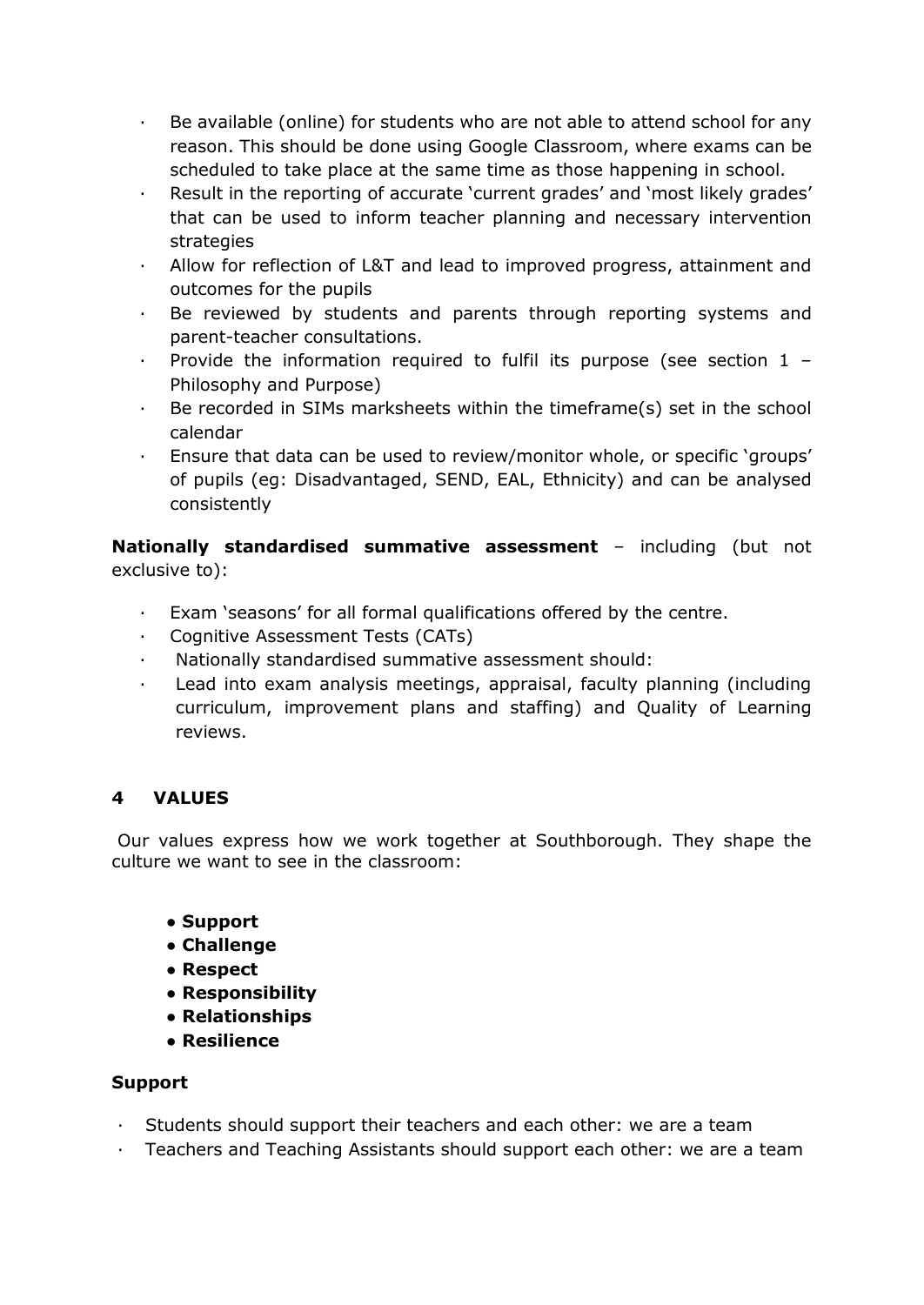- · Heads of Faculty, supported by the Senior Leadership Team, should support their teams with clear implementation of assessment, curriculum intent and direction
- We value partnerships with other organisations and seek to share best practice
- · Teachers should be familiar with their students' SEND, EAL, Disadvantaged and other Inclusion needs, plan their lessons accordingly and assess appropriately, challenging high, mid and low attainers
- · We are committed to ongoing professional development
- Parents should support their sons' or wards' learning and the vision and values of the school

## **Challenge**

- · All members of the Southborough community should have high expectations of what we can achieve
- We aim to stretch all students academically
- We aspire to a "high challenge" culture, where we are comfortable taking academic and pedagogical risks
- Teachers should challenge each other to be the best they can be
- We welcome feedback from parents, carers, students, the community and other stakeholders

### **Respect**

- · All members of the Southborough community should treat each other with respect in lessons and beyond
- · We treat our local and wider community with care and respect

## **Responsibility**

- · Students are encouraged to take ownership of their own learning via their lessons, homework, exercise books, text books, e-learning, assessments as well as learning opportunities offered through the wider curriculum
- · Teachers are expected to generate a culture of responsibility and trust in their classes

#### **Relationships**

- · We aspire to an inclusive, caring culture for all members of our community
- · We know our students and plan our lessons and assessments accordingly
- · We use a restorative approach to behaviour

#### **Resilience**

- · Learning can be difficult: we don't give up
- · Teaching can be difficult: we don't give up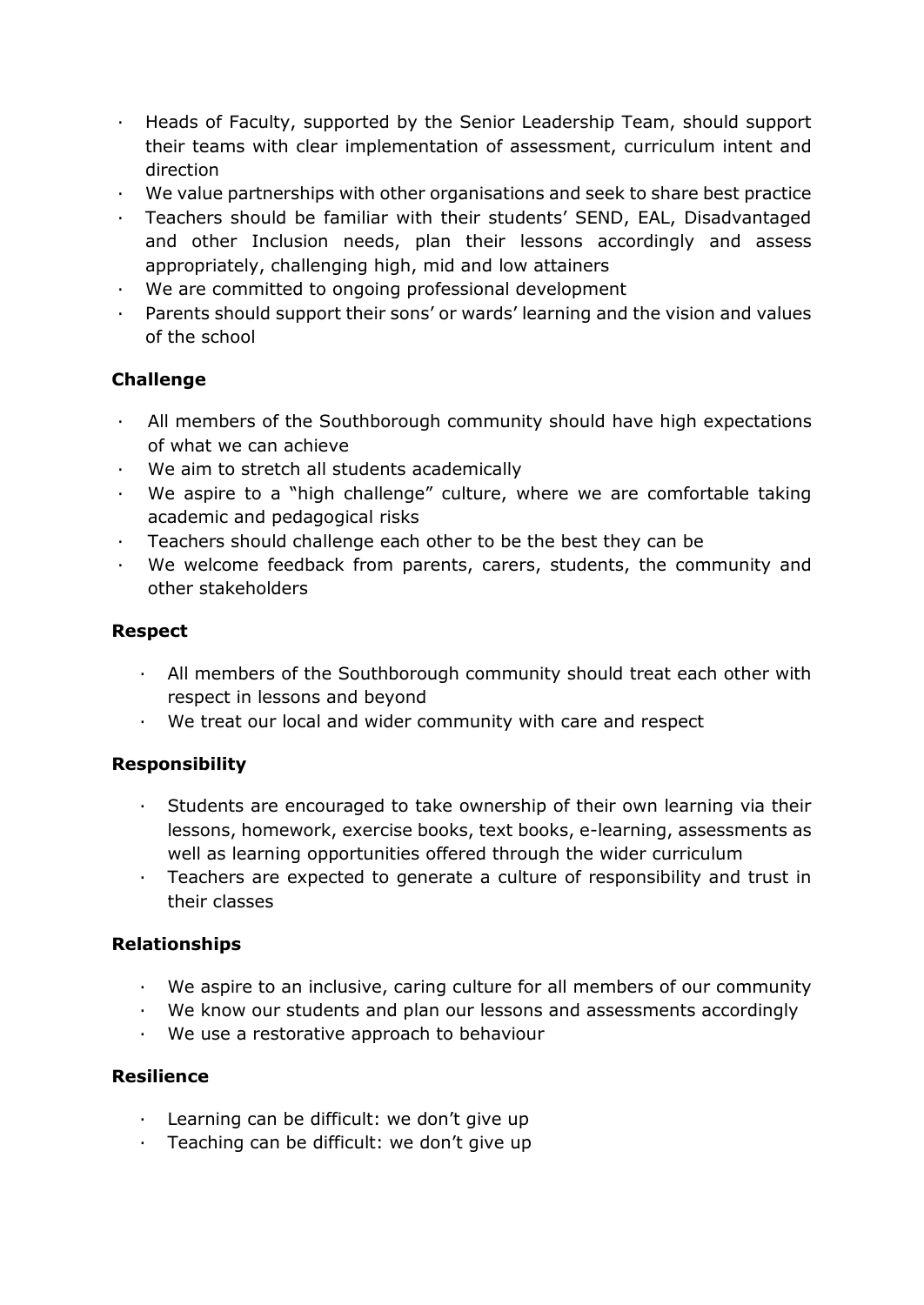# **5 THE SOUTHBOROUGH SEVEN**

These techniques are based on Rosenshine's Principles of Instruction and have been selected as particularly suitable for Southborough High School:

- 1. Daily review/weekly and monthly review
- 2. New material in small steps
- 3. Ask questions
- 4. Provide models/scaffold for difficult tasks
- 5. Guide student practice
- 6. Check student understanding
- 7. Independent practice

These principles each promote formative and summative assessment opportunities which will inform learning and teaching strategies. They ensure that knowledge is embedded (1), developed (2, 3, 5), applied (4) and evaluated (6) and that students have the opportunity to self-assess through independent practice.

## **6 PROCEDURE**

### **Exam Weeks**

· Exam weeks will take place three times per year for all year groups

October / November - Whole School January - Y11 and Y13 (2a), Y9 and Y12 (2b) March - Whole School June - Y7, 8, 10, 12

- · The teaching timetable will be suspended for all students taking exams
- · All pupils will get to experience exams in the exam-hall or gyms in an academic year
- · Teachers will be required to invigilate examinations
- · Exam week schedules and revision lists will be published to staff, students and parents/carers at least two-weeks before the examinations are due to begin
- · All exams will take place under formal 'Exam Conditions'
- · Assessment materials will be quality assured by the HoF, Senior Leadership (eg: Levels of challenge, length/timing, appropriateness)
- · Access arrangements / special consideration(s) will be provided by in-school learning support, organised by the SEND faculty.
- · Exams will be made available (online) for students who are not able to attend school for any reason. This should be done using Google Classroom,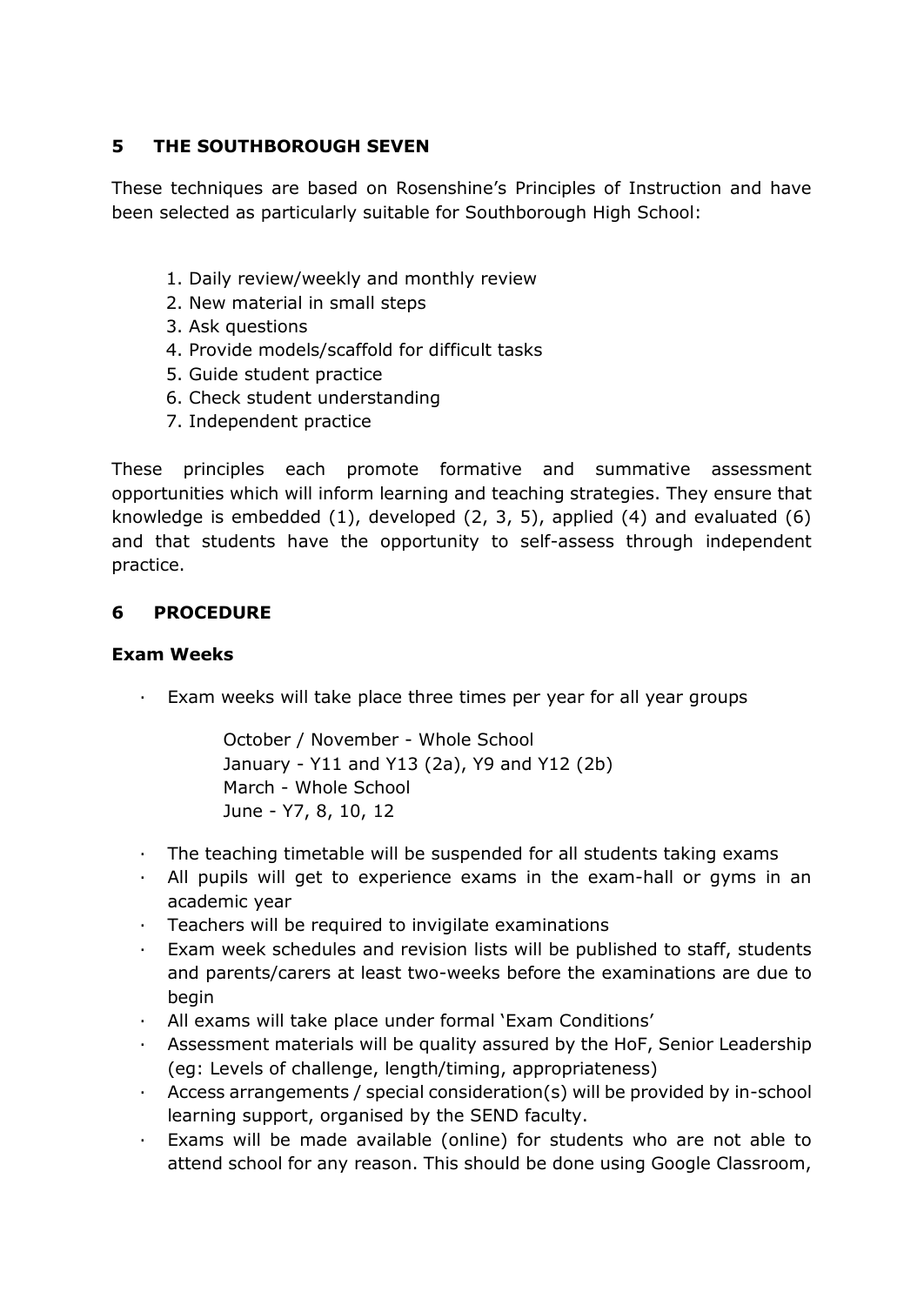where exams can be scheduled to take place at the same time as those happening in school.

## **Exam Week Reporting**

- · Reports are scheduled to be published no more than three weeks after the completion of exams
- · Reports must be checked by HoYs and HoFs before being sent to parents/students
- · It is the responsibility of the 'data team' to ensure that reports are completed on time and without error
- · Year group reports will be made available to HoFs within one week of the data entry deadline so that monitoring, planning and intervention strategies can be implemented without delay
- · Tracking reports (assessment manager data) will be made available, by the Data lead, no more than 1 week after the data entry deadline. These should be sent to HoFs, HoYs and SLT.

## **In-school formative assessment**

It is a requirement on staff that formative assessment occurs throughout lessons, within good learning and teaching (refer to the Marking and Feedback procedure for additional guidance)

## **Raising Achievement Plans**

- · The data team will provide data on year groups and identified groups of pupils (as per the timeframe above) to enable the swift implementation of RAPs
- · HOYs will implement RAPs for identified pupils
- · RAPs will be reviewed in Line Management meetings following formal inschool summative assessment (Exam Weeks)

## **Provision Maps**

· Provision maps should be reviewed following formal in-school summative assessment (Exam Weeks) and Nationally standardised summative assessment to ensure that provision is having the desired impact and is cost effective

# **Exam Analysis Meetings**

- · Exam analysis meetings are scheduled to take place in the first 2 weeks of the Autumn Term
- · HoFs and HoSs must complete the Summer Exam (results) Analysis form for each formal qualification in preparation for these meetings (template provided by SLT with responsibility for Curriculum and Achievement)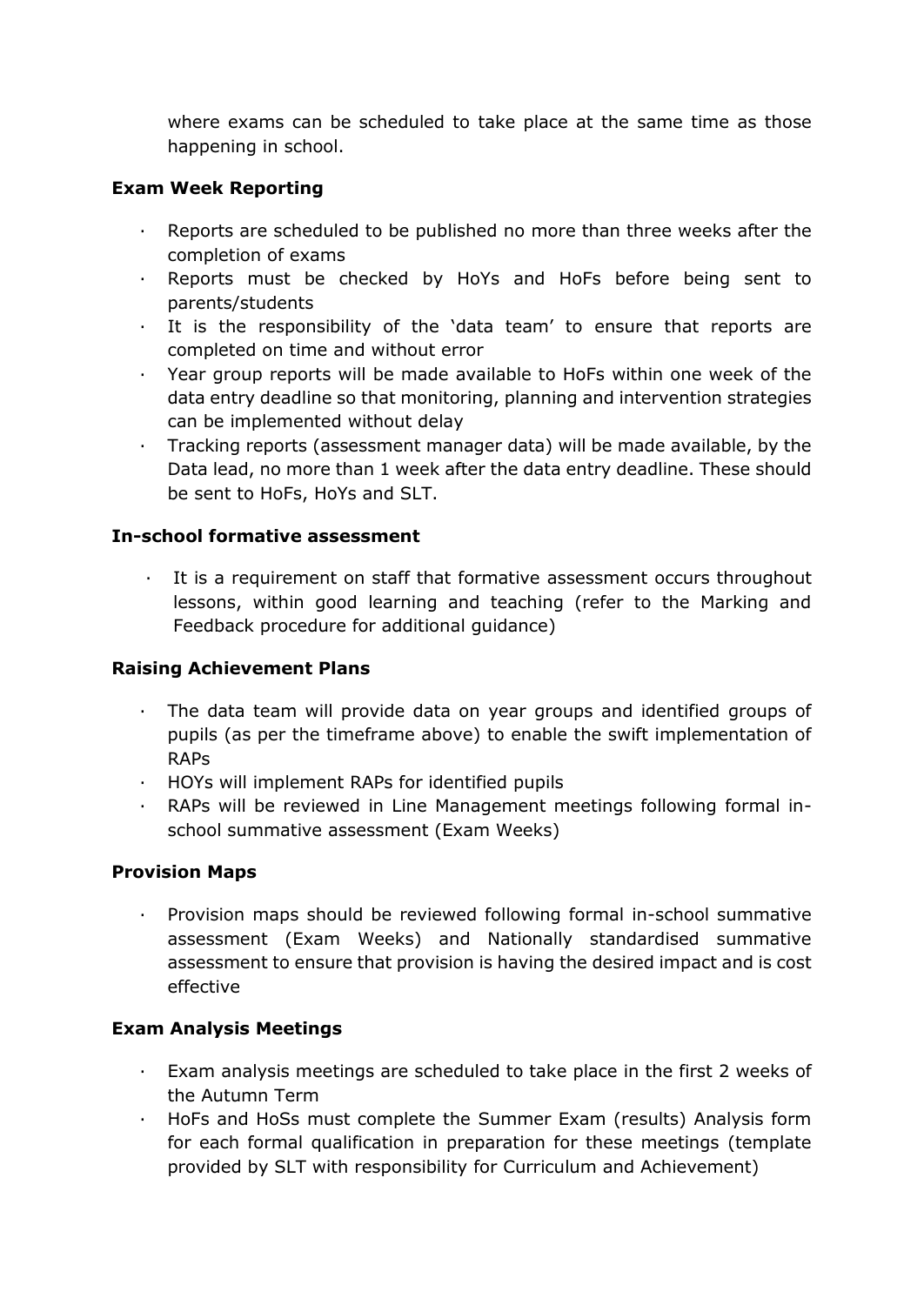· Findings of these meetings should feed directly into faculty improvement plans and appraisal overview statements

## **SEN – Access Arrangements**

- · Assessment must be appropriate for all learners
- · Access arrangements should be in place (where possible) for all forms of assessment (refer to the SEND policy for additional information)

# **7 IMPLEMENTATION OF POLICY**

The implementation of this policy is supported by the following frameworks and documents:

- · Appraisal policy
- [Teachers' Standards](https://assets.publishing.service.gov.uk/government/uploads/system/uploads/attachment_data/file/665520/Teachers__Standards.pdf)
- · [Headteachers' Standards](https://www.gov.uk/government/publications/national-standards-of-excellence-for-headteachers/headteachers-standards-2020)
- · Continuing Professional Development
- · Homework policy
- Marking and Feedback procedure
- · The Southborough Seven
- · Behaviour policy
- · The 4 R's

## **8 GOVERNANCE, MANAGEMENT AND EVALUATION OF ASSESSMENT (RESPONSIBILITIES)**

The Headteacher is responsible, in consultation with the Senior Leadership Team (SLT) for establishing the policy for the promotion for high quality assessment and for reviewing it with the Governors at the appointed review date.

The Senior Assistant Headteacher (with responsibility for Curriculum and Achievement) is responsible for quality assuring assessment across the school.

The Deputy Headteacher and Assistant Headteacher (with responsibility for the QoLRs) are responsible for quality assuring learning and teaching across the school.

The Lead Practitioner (data) and Exams Officer are responsible for the collection and distribution of data including reports to parents.

The SLT is responsible for the day-to-day management of the policy and procedures. They will monitor the quality of assessment in the whole school and offer support and training to maintain high standards.